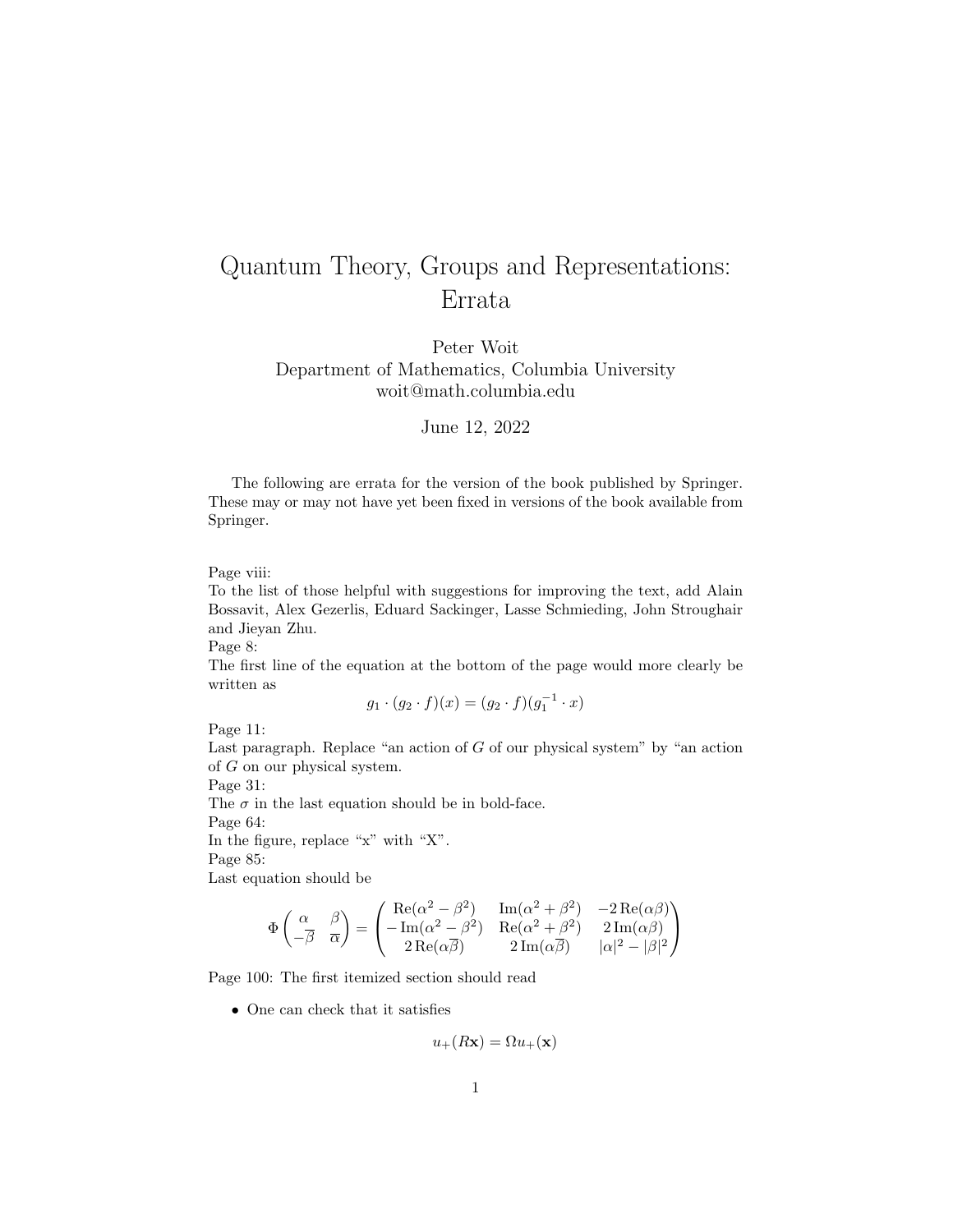where  $R = \Phi(\Omega)$  is the rotation corresponding to an  $SU(2)$  element

$$
\Omega = \begin{pmatrix} \cos\frac{\theta}{2} & -e^{-i\phi}\sin\frac{\theta}{2} \\ e^{i\phi}\sin\frac{\theta}{2} & \cos\frac{\theta}{2} \end{pmatrix}
$$

 $u_+(\mathbf{x})$  is determined by setting it to be  $\begin{pmatrix} 1 \\ 0 \end{pmatrix}$ 0 at the North pole, and defining it at other points x on the sphere by acting on it by the element  $\Omega$ which, acting on vectors by conjugation (as usual using the identification

of vectors and complex matrices), would take the North pole to x.

The formula for  $u_-(\mathbf{x})$  should be

$$
u_{-}(\mathbf{x}) = \frac{1}{\sqrt{2(1+x_3)}} \begin{pmatrix} -(x_1 - ix_2) \\ 1 + x_3 \end{pmatrix} = \begin{pmatrix} -e^{-i\phi} \sin\frac{\theta}{2} \\ \cos\frac{\theta}{2} \end{pmatrix}
$$

Page 106:

The first equation on the page should be

$$
\begin{pmatrix} e^{i\theta} & 0\\ 0 & e^{-i\theta} \end{pmatrix} \in SU(2) \to \begin{pmatrix} \cos 2\theta & \sin 2\theta & 0\\ -\sin 2\theta & \cos 2\theta & 0\\ 0 & 0 & 1 \end{pmatrix} \in SO(3)
$$

Page 112:

The action on coordinates at the bottom of the page should be by  $g^{-1}$  rather than  $g<sup>T</sup>$ . This affects the formulas on the next page, since it this changes the Lie algebra action from  $X^T$  to  $-X$ , changing the sign for  $X_1, X_3$ , but not for  $X_2$ . Now it is the  $z_2^n$  rather than the  $z_1^n$  that are the explicity highest weight vectors.

Page 116:

As in the  $SU(2)$  case the action on coordinates should be by  $g^{-1}$  rather than  $g<sup>T</sup>$ . Here this does not affect the results of the calculation, since for elements X of an orthogonal Lie algebra,  $X_T = -X$ . In particular, in the formula for  $\rho'(X)f$ , the second  $e^{tX}$  should be  $e^{-tX}$ .

Page 119:

The first matrix equation on the page should be

$$
\begin{pmatrix}\n\frac{\partial}{\partial r} \\
\frac{\partial}{\partial \theta} \\
\frac{\partial}{\partial \phi}\n\end{pmatrix} = \begin{pmatrix}\n\sin \theta \cos \phi & \sin \theta \sin \phi & \cos \theta \\
r \cos \theta \cos \phi & r \cos \theta \sin \phi & -r \sin \theta \\
-r \sin \theta \sin \phi & r \sin \theta \cos \phi & 0\n\end{pmatrix} \begin{pmatrix}\n\frac{\partial}{\partial x_1} \\
\frac{\partial}{\partial x_2} \\
\frac{\partial}{\partial x_3}\n\end{pmatrix}
$$

Page 119:

The last equation in the page should be

$$
L_3 = i \rho'(l_3) = i \left( x_2 \frac{\partial}{\partial x_1} - x_1 \frac{\partial}{\partial x_2} \right) = -i \frac{\partial}{\partial \phi}
$$

Page 151: The integrals in the last displayed equation should be integrals over t, not over  $\omega$ .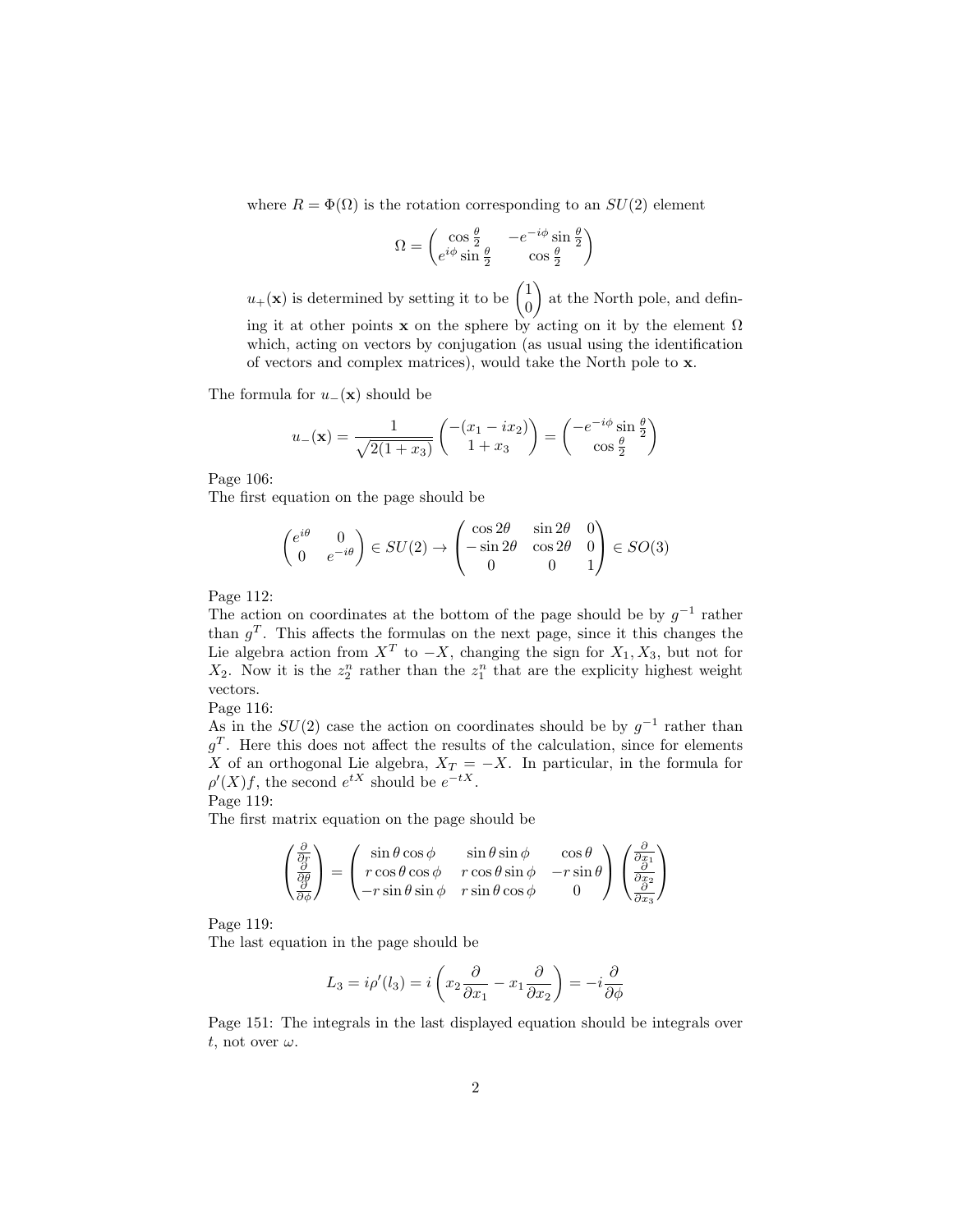Page 159: The last equation in the page should be

$$
A^t T : f \in \mathcal{S}(\mathbf{R}) \to (A^t T)[f] = T[A f] \in \mathbf{C}
$$

Page 168:

The reference to equation 4.7 in the middle of the page should be to equation 4.6.

Page 173:

The equation in the middle of the page should be

$$
\psi(q_0, 0) = \frac{1}{\sqrt{2\pi}} e^{ik'q_0}
$$

Page 176:

The last equation in the page should be

$$
\widehat{U}(\omega,k) = \frac{1}{\sqrt{2\pi}} \int_{-\infty}^{+\infty} \left( \frac{1}{\sqrt{2\pi}} e^{-i\frac{1}{2m}k^2t} \right) e^{i\omega t} dt = \delta(\omega - \frac{1}{2m}k^2)
$$

Page 177:

The equation above equation 12.12 should be

$$
U_{+}(t, q_{t}-q_{0}) = \lim_{\epsilon \to 0^{+}} \left(\frac{1}{2\pi}\right)^{2} \int_{-\infty}^{+\infty} \int_{-\infty}^{+\infty} \frac{i}{\omega' - \frac{1}{2m}k^{2} + i\epsilon} e^{-i\omega' t} e^{ik(q_{t}-q_{0})} d\omega' dk
$$

Page 177:

After equation 12.16, should be " $\hat{D}$  is zero", not " $\hat{G}$  is zero". Page 179: The equation for  $\widehat{U}(\omega, k)$  should be

$$
\widehat{U}(\omega,k)=\frac{i}{2\pi}\widehat{G}_+(\omega,k)
$$

Page 195:

Next to last line, the equation should be  $\omega(v, v') = -\omega(v', v)$ Page 221: Equation 16.14 should be

$$
-\mathbf{q} \cdot A\mathbf{p} = -\mathbf{p} \cdot A^T \mathbf{q}
$$

Page 247: Second part of equation 19.1 should be

$$
\Gamma_S'(p_2) = -iP_2 = -\frac{\partial}{\partial q_2}
$$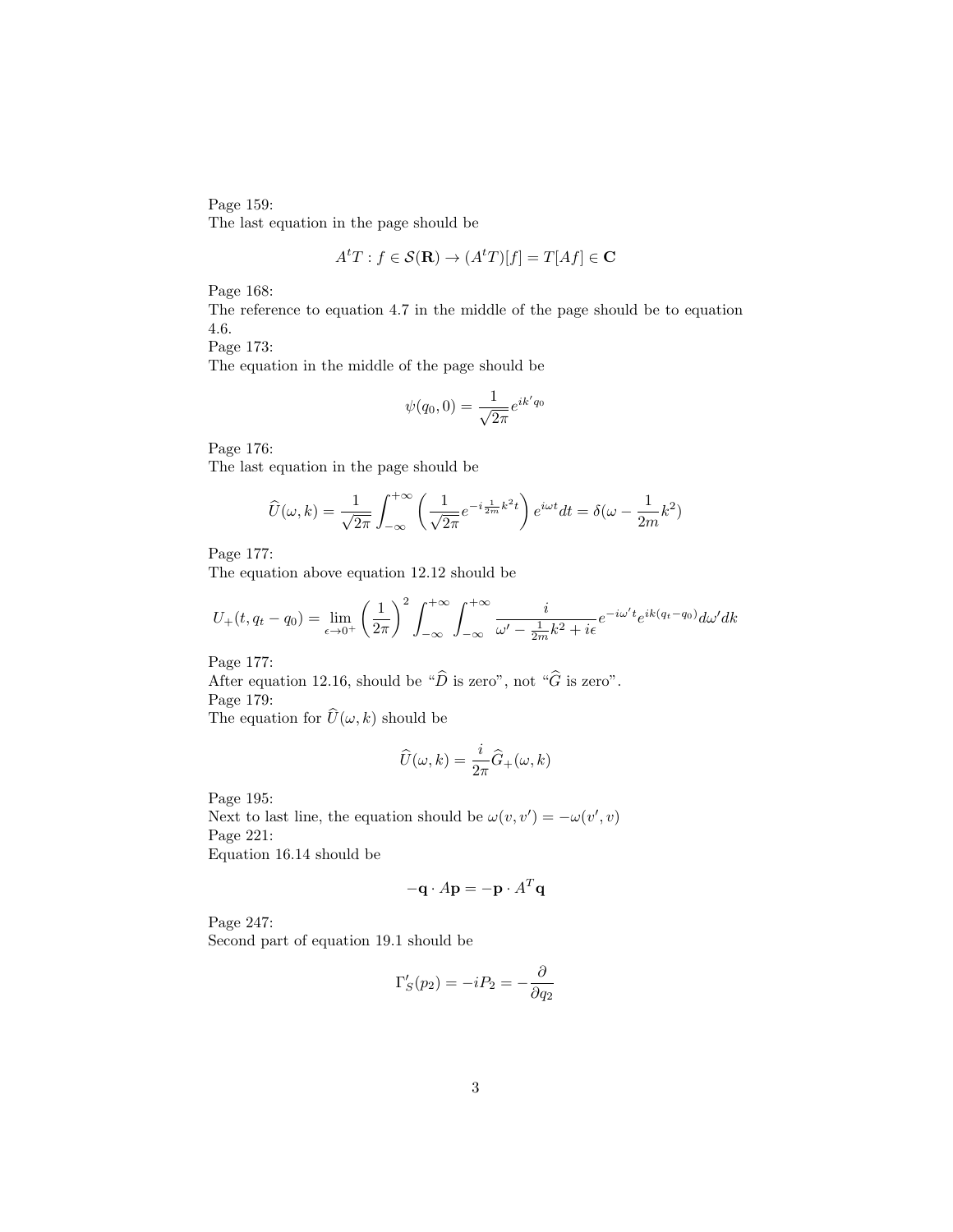Page 288: Last two equations should be

$$
q(0) = c_{+} + c_{-} = 2 \operatorname{Re}(c_{+}), \quad p(0) = im\omega(c_{+} - c_{-}) = -2m\omega \operatorname{Im}(c_{+})
$$

$$
c_{+} = \frac{1}{2}q(0) - i\frac{1}{2m\omega}p(0)
$$

Page 289:

First two equations should be

$$
q(t) = \left(\frac{1}{2}q(0) - i\frac{1}{2m\omega}p(0)\right)e^{i\omega t} + \left(\frac{1}{2}q(0) + i\frac{1}{2m\omega}p(0)\right)e^{-i\omega t}
$$

$$
p(t) = \left(\frac{im\omega}{2}q(0) + \frac{1}{2}p(0)\right)e^{i\omega t} + \left(\frac{-im\omega}{2}q(0) + \frac{1}{2}p(0)\right)e^{-i\omega t}
$$

Page 290:

Last equation in section 22.1 should not have an  $\hbar$  in the exponent Page 303:

The equation in the middle of the page should be

$$
\langle \delta_{w_1} | \delta_{w_2} \rangle = e^{\overline{w}_2 w_1}
$$

Page 304:

In the equation in the middle of the page a  $z$  should be a  $w$ . Page 310:

The equation for the inverse Bargmann transform  $\mathcal{B}^{-1}(\phi)$  should have an extra factor of  $\frac{1}{\pi}$  on the right-hand side.

Page 311:

The equation at the top of the page should have an extra factor of  $\frac{1}{\pi}$  on the right-hand side.

Page 314

Last of three equations at the top of the page should be

$$
\{\overline{z}^2, z^2\} = -4iz\overline{z}
$$

Page 315

First equation in the text should be

$$
\{\overline{z}^2, z^2\} = -4iz\overline{z}
$$

Page 324:

The last equation in chapter 24 should be

$$
H_r = a_r^{\dagger} a_r + \frac{1}{2} = (\cosh(2r)a^{\dagger} a + \frac{1}{2}\sinh(2r)(a^2 + (a^{\dagger})^2) + \sinh^2 r + \frac{1}{2}
$$

Page 347:

In the last equation of section 26.2, a right parenthesis should be a right bracket (}).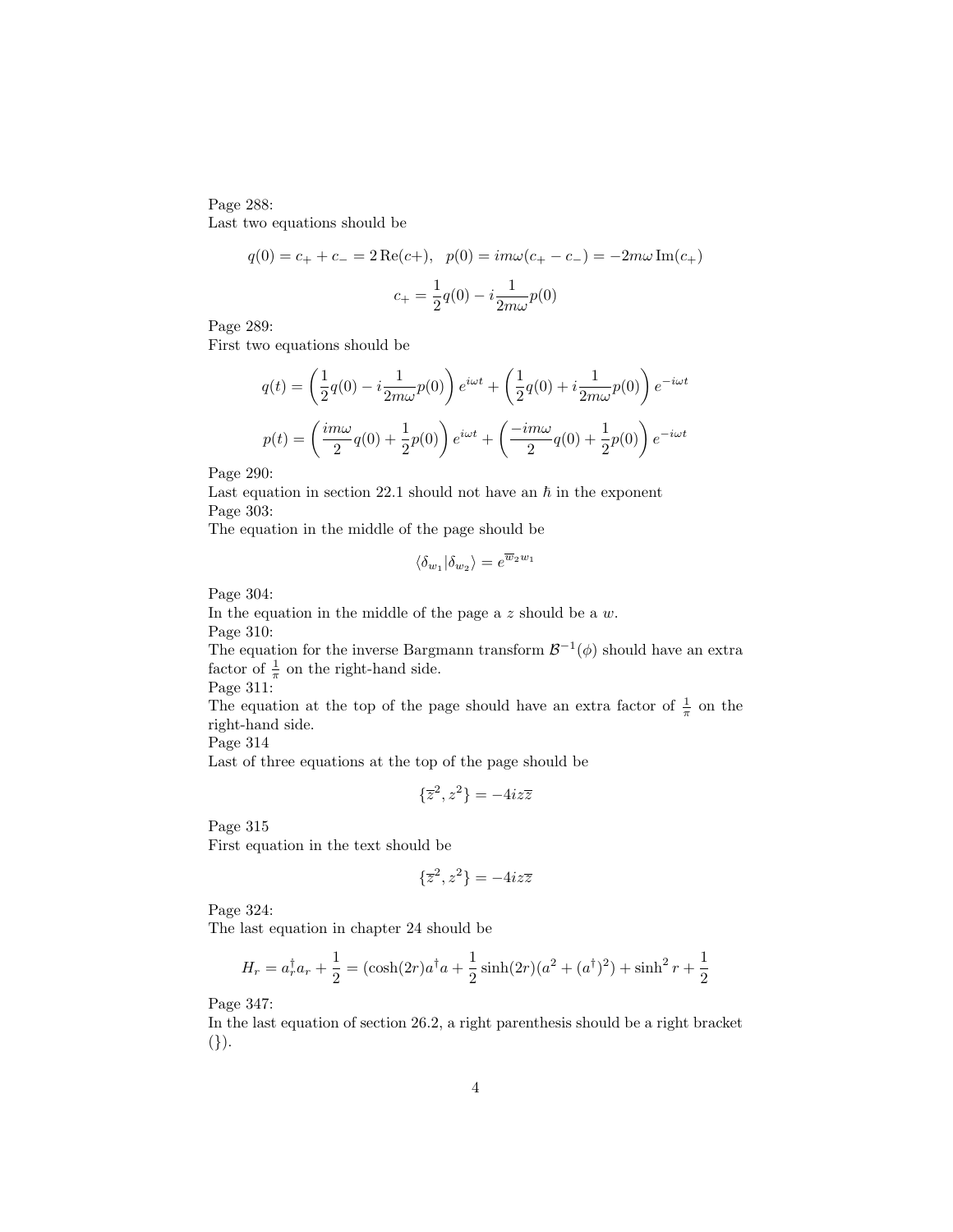Page 352:

In the equation for  $\Gamma'(u^-, 0)$  the notation  $\hat{u}_j$  should be explained as meaning to drop the term drop the term. There is an excess  $=$  sign in equation 26.16. Page 356: Near middle of page, replace  $\mathcal{H}_B \otimes \mathcal{F}_d^+$  by  $\mathcal{H}_B \otimes \mathcal{F}_1^+$ .

Page 361

The equations for the commutators near the top of the page should be

$$
[AB, C] = A[B, C] + [A, C]B
$$

and

$$
[AB, C] = A[B, C]_+ - [A, C]_+ B
$$

Page 414

The equation in the middle of the page should be

$$
H|n_B, n_F\rangle = (n_B + n_F)\hbar\omega|n_B, n_F\rangle
$$

Page 448

In the first equation of section 36.1.1,  $\mathcal{H}$  should be  $\mathcal{H}_1$ . Page 462

The last equation on the page should be

$$
A(p_j, t) = e^{i\frac{p_j^2}{2m}t} A(p_j, 0)
$$

Page 463

In section 36.6, the reference to "Three books" should be "Two book". Page 517

The second paragraph is wrong. Replace with

This is no longer true for  $SL(2, \mathbb{C})$ . Conjugation by a fixed matrix will not change the set of eigenvalues of the matrix, and the two eigenvalues are not necessarily complex conjugates (unlike for the case of  $SU(2)$ ). So such a conjugation cannot change all  $SL(2, \mathbb{C})$  matrices to their complex conjugates, since in general (complex) conjugation will change the set of eigenvalues. Page 521

At bottom of the page, the matrices should be

$$
-\frac{1}{2}\gamma_1\gamma_2=-\frac{i}{2}\begin{pmatrix}\sigma_3&0\\0&\sigma_3\end{pmatrix},\ -\frac{1}{2}\gamma_1\gamma_3=\frac{i}{2}\begin{pmatrix}\sigma_2&0\\0&\sigma_2\end{pmatrix},\ -\frac{1}{2}\gamma_2\gamma_3=-\frac{i}{2}\begin{pmatrix}\sigma_1&0\\0&\sigma_1\end{pmatrix}
$$

Page 522

The second set of equations should be

$$
\pi'(l_1) = -\frac{1}{2}\gamma_2\gamma_3, \ \pi'(l_2) = \frac{1}{2}\gamma_1\gamma_3, \ \pi'(l_3) = -\frac{1}{2}\gamma_1\gamma_2
$$

Page 523

The first matrix on the page should be

$$
-i\begin{pmatrix}x_0+x_3&x_1-ix_2\\x_1+ix_2&x_0-x_3\end{pmatrix}
$$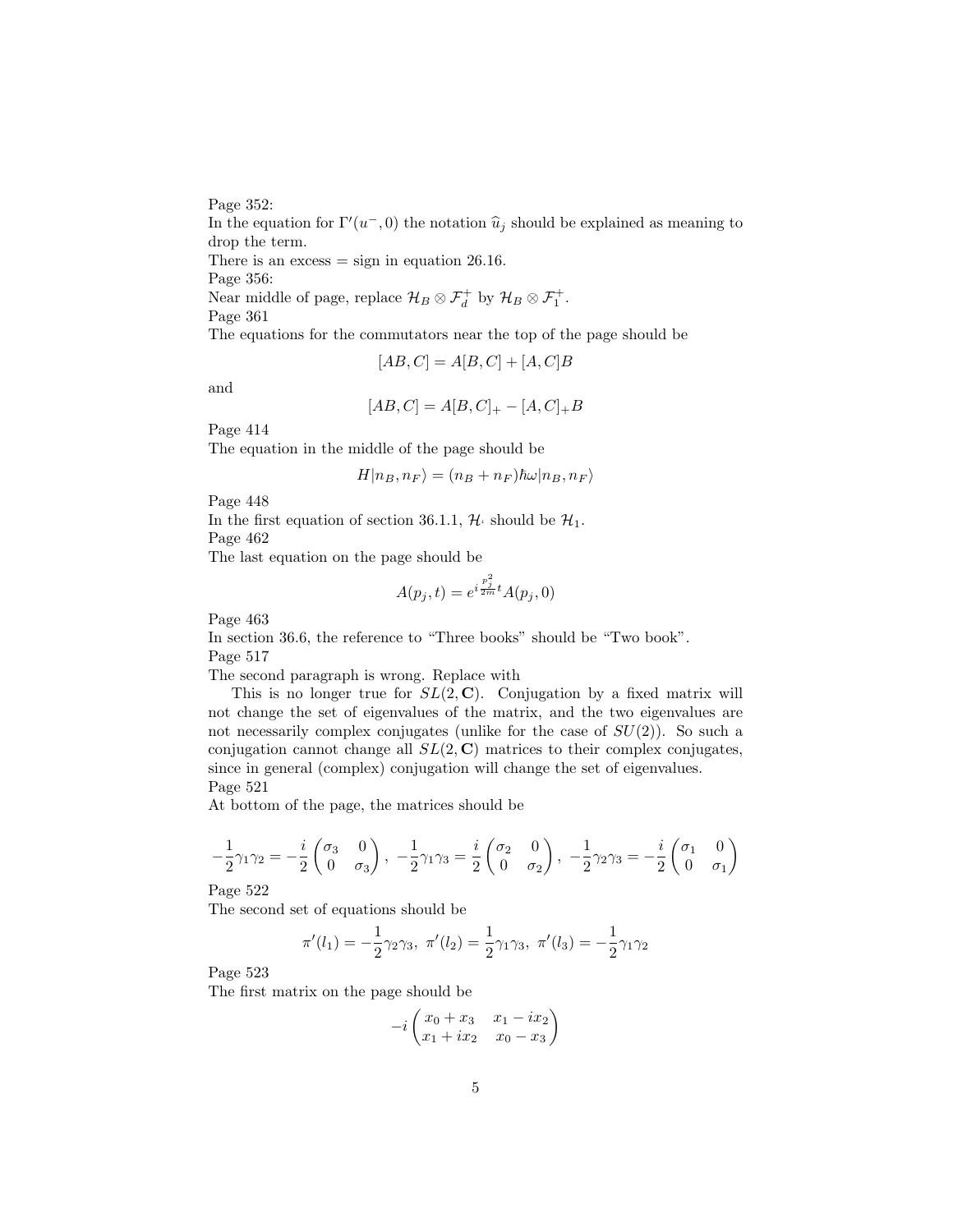Page 534 The last equation in section 42.2 should be

$$
W_0 = -\mathbf{p} \cdot \mathbf{J}, \quad \mathbf{W} = -p_0 \mathbf{J} + \mathbf{p} \times \mathbf{K}
$$

Page 539

The equations for  $W_1, W_2, B_1, B_2, W$  are missing a factor of  $|\mathbf{p}|$ Page  $572\,$ 

The commutators for the boost operators should be

$$
[-i\widehat{K}_j, -i\widehat{K}_k] = -\epsilon_{jkl}(-i\widehat{L}_l)
$$